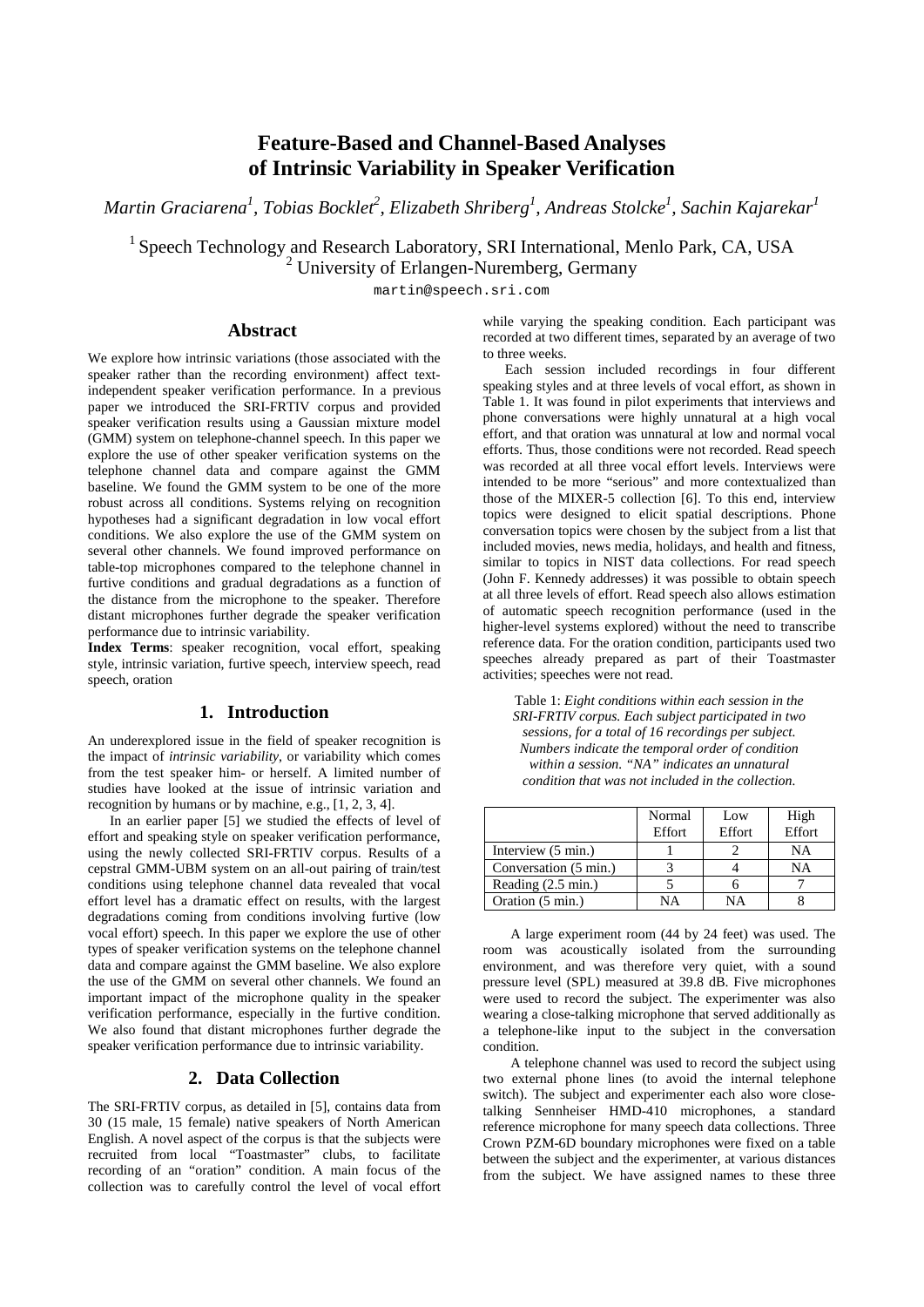microphones depending on their position in the table: "PZM subject", "PZM mid", and "PZM interviewer".

## **3. System Descriptions**

Because different speaking styles and vocal effort conditions impact different features in different ways, we were interested in discovering how well different types of speaker recognition features perform under the different types of variability in the SRI-FRTIV corpus. Below we describe experiments based on four different types of systems used in the SRI submission to the NIST 2008 Speaker Recognition Evaluation (SRE08) [7]. The systems were selected from a larger list of SRI systems because together they represent a wide range of feature types.

### **3.1. Baseline GMM System**

A Gaussian mixture model (GMM) system was used to model speaker-specific Mel frequency cepstral coefficient (MFCC) features. The system is based on the GMM-UBM model paradigm, in which a speaker model is adapted from a universal background model (UBM). Maximum a posteriori (MAP) adaptation was used to derive a speaker model from the UBM. The GMM has 2048 Gaussian components. The cepstral GMM system uses the standard telephone bandwidth (200-3300 Hz) and includes gender/handset normalization and utterance level mean and variance normalization. It also incorporates session variability normalization [8] trained on NIST SRE04 data. The UBM model was trained with a combination of Switchboard and Fisher data. In NIST SRE evaluations this is one of the best performing systems [7].

#### **3.2. Constrained GMM System**

A new, "constrained" cepstral GMM system [9] makes use of automatic syllabification of phone alignments from automatic speech recognition (ASR). The constrained system combines scores from five subsystems, each of which uses features only from frames that satisfy a specific constraint. The five constraint specifications are (1) syllable nuclei, (2) syllable onsets, (3) syllable codas, (4) the phone [N], and (5) onesyllable words. The combiner was trained with data from the SRI-FRTIV corpus. Background models are trained on SRE04 English telephone data. A 512-component GMM is used in every subsystem except constraint subsystem (5), which uses 1024 Gaussians. Eigenchannel matrices for each subsystem are trained using data from SRE04 and alternate microphone data from SRE05. This system performed extremely well in the SRE08 evaluation [7,9].

#### **3.3. MLLR-SVM System**

The MLLR-SVM systems use speaker adaptation transforms as features [10]. The MLLR (maximum likelihood linear regression) reference models use 52-dimensional perceptual linear prediction (PLP) features normalized with VTLN, truncated at 39 dimensions after using LDA+MLLT, and a speaker-adaptive CMLLR (SAT) transform. A total of 16 affine 39x40 transforms are used to map the Gaussian mean vectors from speaker-independent to speaker-dependent speech models; eight transforms each are estimated relative to male and female recognition models. The transforms are estimated using MLLR. The transform coefficients form a 24,960-dimensional feature space. The rank-normalized MLLR features are then subjected to nuisance attribute projection (NAP) estimated on SRE04 and SRE05-alternate microphone data, using 32 nuisance dimensions. The projected feature vectors are then modeled by support vector machines (SVMs) using a linear kernel. The impostor set for SVM training comes from SRE04. No score normalization was applied. This system has a competitive performance in NIST speaker recognition evaluations [7].

#### **3.4. Word N-Gram System**

This system uses the relative frequencies of word unigrams, bigrams, and trigrams extracted from the final 1-best ASR output and forms a sparse vector of these frequencies for SVM speaker modeling. The framework combines lexical speaker characterization with SVM modeling using a simple linear kernel and rank-normalization of N-gram frequencies. The impostor training set for this system was a selection of 5297 conversation sides from SRE04 and Fisher Phase 2 corpora. The feature space was given by the 126,663 most frequent Ngrams from this set. No score normalization was applied. In NIST SRE evaluations this is one of the weaker systems but provides gain in combination [7].

## **4. Telephone Channel Experiments**

For speaker verification experiments, we trained a speakerspecific model for each speaker in each of the eight conditions (task and vocal effort) described earlier, for each session, for a total of 16 different models per speaker. We then tested each speaker model on the other conditions (task by vocal effort by session combinations). In doing so we avoided cases involving the same reading material. We also avoided comparing data with mismatched gender, since these were too easily rejected by the system. The total number of impostor trials (107,520) was about 15 times greater than the number of target trials (6,840). To mimic NIST SRE conditions, and also to match our background model data length, we limited the data length for each condition to 2.5 minutes.

In Table 2 we present the equal error rate (EER) of the baseline GMM system on the telephone channel data [5]. In Tables 3, 4 and 5 we present the EER differences with respect to those in Table 2 for the constrained GMM system, the MLLR-SVM system, and the word N-Gram system, respectively. Negative differences show an improvement over the baseline GMM system, whereas positive differences reveal degradation. In each cell in Tables 3-5, a white background means the difference is not significant, a green background means a significant error reduction, and a red background means a significant error increase. The numbers shown in Tables 3-5 are absolute differences, whereas the significance are computed using relative differences.

In Table 3 we observe that the constrained GMM results behave similar to the baseline GMM in the conv/conv normal condition. It degrades mostly when testing in the low condition however this behavior is not symmetric. Some of the degradations appear in read style in normal and high vocal efforts. Further analysis will assess the degradation of each subsystem.

The MLLR-SVM results in Table 4 show comparable performance in normal and high vocal effort conditions. It shows a much higher degradation in low vocal effort conditions, probably due to the degraded word hypotheses used for adaptation. The Decipher large-vocabulary speech recognition system developed for NIST SRE2008 was used to obtain the word hypotheses. The average word error rates (WER) computed in the telephone channel, read condition (the only condition for which we had transcriptions) and low, normal, and high vocal efforts were 81.4%, 20.0%, and 16.6%. The WER on normal vocal effort is comparable to the WER obtained in NIST evaluations using telephone conversations.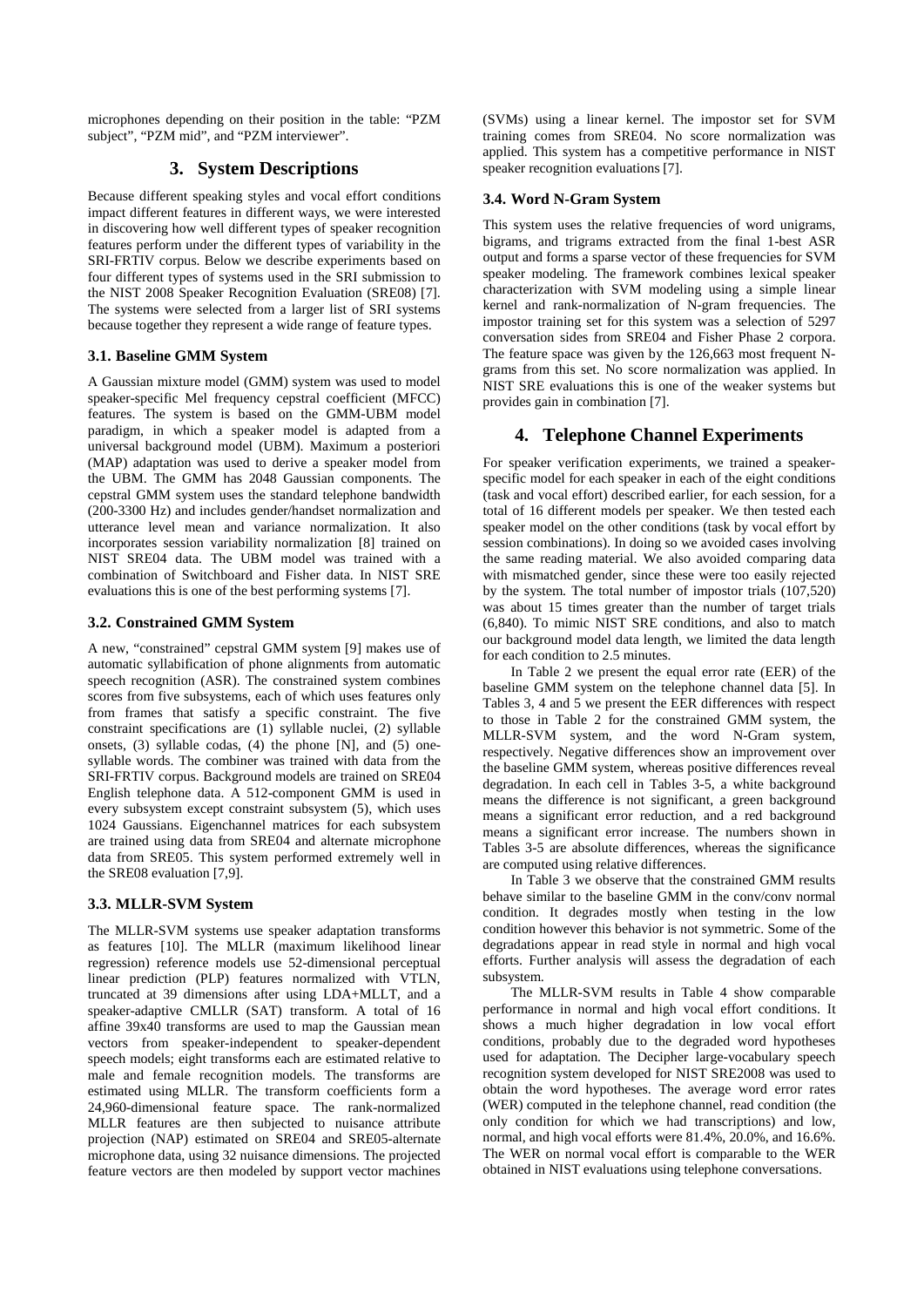Table 2: *Baseline telephone channel GMM system EER results. Darker (closer to blue) boxes indicate low EER values and lighter (closer to red) boxes indicate higher EER values.*

| EER (%)          |      |                   |       |       |       | <b>TRAIN ON</b>      |                    |       |       |
|------------------|------|-------------------|-------|-------|-------|----------------------|--------------------|-------|-------|
|                  |      | <b>Low Effort</b> |       |       |       | <b>Normal Effort</b> | <b>High Effort</b> |       |       |
| <b>TEST ON</b>   |      | Intr              | Conv  | Read  | Intr  | Conv                 | Read               | Read  | Orat  |
|                  | Intr | 3.72              | 5.83  | 4.38  | 8.33  | 11.88                | 10.83              | 13.33 | 13.33 |
| Low<br>Effort    | Conv | 5.83              | 6.67  | 5.18  | 7.50  | 8.33                 | 8.33               | 14.02 | 10.83 |
|                  | Read | 6.82              | 5.83  | 1.67  | 12.56 | 16.79                | 10.00              | 18.04 | 18.27 |
|                  | Intr | 7.50              | 5.86  | 11.67 | 0.0   | 0.0                  | 0.23               | 3.45  | 2.32  |
| Normal<br>Effort | Conv | 10.00             | 5.83  | 11.67 | 0.0   | 0.0                  | 0.83               | 4.17  | 1.58  |
|                  | Read | 10.80             | 8.45  | 9.61  | 0.0   | 0.83                 | 0.0                | 3.33  | 1.58  |
| High<br>Effort   | Read | 12.50             | 11.67 | 16.93 | 2.50  | 2.50                 | 3.42               | 0.0   | 2.50  |
|                  | Orat | 15.09             | 10.00 | 16.67 | 1.67  | 1.67                 | 0.95               | 2.50  | 0.0   |

Table 3: *Difference between the Constrained GMM EER and the baseline telephone channel GMM EER. A green (light) cell indicates a significant error reduction, a red (dark) cell indicates a significant error increase and a white cell indicates difference is not significant.*

| <b>EER Diff to</b><br><b>Baseline GMM</b> |      |                   | <b>TRAIN ON</b> |         |      |                      |                    |                |         |  |  |  |
|-------------------------------------------|------|-------------------|-----------------|---------|------|----------------------|--------------------|----------------|---------|--|--|--|
|                                           |      | <b>Low Effort</b> |                 |         |      | <b>Normal Effort</b> | <b>High Effort</b> |                |         |  |  |  |
| <b>TEST ON</b>                            |      | Intr              | Conv            | Read    | Intr | Conv                 | Read               | Read           | Orat    |  |  |  |
|                                           | Intr | 4.61              | 1.67            | 5.62    | 2.5  | 2.29                 | 0.84               | 2.5            | 0.12    |  |  |  |
| Low<br>Effort                             | Conv | 0.66              | 0               | 3.3     | 1.58 | 2.32                 | 4.17               | 2.65           | 2.5     |  |  |  |
|                                           | Read | 4.01              | 5               | 11.37   | 3.15 | 0.71                 | 3.33               | 1.96           | $-0.77$ |  |  |  |
|                                           | Intr | $-0.83$           | $-0.86$         | 0.83    | 1.28 | 0.68                 | 0.69               | 0.63           | 1.01    |  |  |  |
| Normal<br>Effort                          | Conv | 0.12              | 1.52            | 2.5     | 0.17 | 0.05                 | $-0.15$            | $-0.12$        | 0.77    |  |  |  |
|                                           | Read | $-0.8$            | $-1.66$         | 2.06    | 0.2  | $-0.6$               | 1.67               | $\overline{2}$ | 0.92    |  |  |  |
| High<br>Effort                            | Read | 1.67              | 3.33            | 1.52    | 1.67 | 1.67                 | 3.25               | 1.34           | 0.03    |  |  |  |
|                                           | Orat | $-1.76$           | 0               | $-0.06$ | 0.71 | $-0.75$              | 0.72               | 0              | 0.05    |  |  |  |

Table 5 shows that the word N-Gram results are always significantly worse than the GMM for telephone data. Nevertheless, the word N-Gram results on normal vocal effort are similar to those in NIST evaluations for similar type of data. The degradation is fairly consistent across different conditions.

### **5. Varying Channel GMM Experiments**

We want to study the impact of different channels other than the telephone given intrinsic variability conditions in the speaker verification performance. We present speaker verification experiments using the baseline GMM system on multiple microphones from the SRI-FRTIV data. We present results using matched train and test conditions, i.e., the speaker model and the test utterance come from the same microphone. The background model was trained using telephone data. We used constraints on test and train combinations similar to those for the telephone channel.

#### Table 4: *Difference between the MLLR-SVM EER and the baseline telephone channel GMM EER.*

| <b>EER Diff to</b><br><b>Baseline GMM</b> |      | <b>TRAIN ON</b>   |         |       |         |                      |                    |         |         |  |  |
|-------------------------------------------|------|-------------------|---------|-------|---------|----------------------|--------------------|---------|---------|--|--|
|                                           |      | <b>Low Effort</b> |         |       |         | <b>Normal Effort</b> | <b>High Effort</b> |         |         |  |  |
| <b>TEST ON</b>                            |      | Intr              | Conv    | Read  | Intr    | Conv                 | Read               | Read    | Orat    |  |  |
|                                           | Intr | 4.40              | 3.40    | 8.95  | 6.67    | 4.79                 | 5.96               | 5.93    | 2.50    |  |  |
| Low<br>Effort                             | Conv | 3.34              | $-3.34$ | 11.49 | 2.50    | 2.50                 | 7.44               | 0.15    | 5.00    |  |  |
|                                           | Read | 6.42              | 10.99   | 15.23 | 12.44   | 8.21                 | 16.46              | 8.63    | 9.23    |  |  |
|                                           | Intr | 7.50              | 4.97    | 14.37 | 0.00    | 0.00                 | $-0.09$            | 3.22    | $-0.65$ |  |  |
| Normal<br>Effort                          | Conv | 7.50              | 5.87    | 14.31 | $-0.03$ | 0.00                 | $-0.12$            | $-1.46$ | $-0.75$ |  |  |
|                                           | Read | 6.70              | 6.55    | 18.57 | 0.00    | $-0.12$              | 1.62               | 4.65    | $-0.75$ |  |  |
| High<br>Effort                            | Read | 5.15              | 2.50    | 9.74  | 3.33    | 0.83                 | 3.63               | 0.09    | $-0.83$ |  |  |
|                                           | Orat | 0.74              | 7.38    | 10.83 | 0.06    | $-0.84$              | $-0.12$            | $-0.83$ | 0.00    |  |  |

Table 5: *Difference between the Word N-Gram EER and the baseline telephone channel GMM EER.*

| <b>EER Diff to</b><br><b>Baseline GMM</b> |      |                   | <b>TRAIN ON</b> |      |       |                      |      |      |                    |  |  |  |
|-------------------------------------------|------|-------------------|-----------------|------|-------|----------------------|------|------|--------------------|--|--|--|
|                                           |      | <b>Low Effort</b> |                 |      |       | <b>Normal Effort</b> |      |      | <b>High Effort</b> |  |  |  |
| <b>TEST ON</b>                            |      | Intr              | Conv            | Read | Intr  | Conv                 | Read | Read | Orat               |  |  |  |
|                                           | Intr | 33.13             | 29.17           |      | 34.88 | 27.14                |      |      | 31.52              |  |  |  |
| Low<br>Effort                             | Conv | 29.14             | 21.84           |      | 30.15 | 21.88                |      |      | 34.38              |  |  |  |
|                                           | Read |                   |                 |      |       |                      |      |      |                    |  |  |  |
|                                           | Intr | 34.17             | 29.17           |      | 36.29 | 32.45                |      |      | 37.68              |  |  |  |
| Normal<br>Effort                          | Conv | 27.59             | 22.53           |      | 32.63 | 28.28                |      |      | 40.03              |  |  |  |
|                                           | Read |                   |                 |      |       |                      |      |      |                    |  |  |  |
| High<br>Effort                            | Read |                   |                 |      |       |                      |      |      |                    |  |  |  |
|                                           | Orat | 29.26             | 33.39           |      | 37.50 | 40.06                |      |      | 38.28              |  |  |  |

Tables 6, 7, and 8 show EER differences with respect to the telephone channel GMM EER, for the GMM system using the following microphones: Sennheiser, PZM subject, and PZM mid, respectively.

From Table 6 we observe that the Sennheiser results are almost always significantly better than the telephone conditions. The largest differences occur in the low vocal effort conditions. It is interesting to note that the quality of the microphone makes a considerable difference when capturing low-amplitude speech signals (even though such a microphone might not be available in real world scenarios).

The results in Table 7 show that the PZM subject microphone improves over the telephone microphone in the low/low, low/normal, and normal/low conditions. The main reason for this difference may be a telephone channel "gating effect" that blocks out very-low amplitude signals. This was confirmed in listening experiments. We additionally observed that the PZM subject is worse than the telephone channel in normal and high conditions. However in real-world conditions we expect the PZM microphone to perform worse than the telephone channel because it is more sensitive to environmental conditions.

In Table 8 we see that the PZM mid results are almost always significantly worse than the telephone results. The main differences occur in the mismatched conditions low/normal and low/high. This reveals that using a far-field microphone, such as the PZM mid, will further increase the effect of mismatched vocal effort and style.